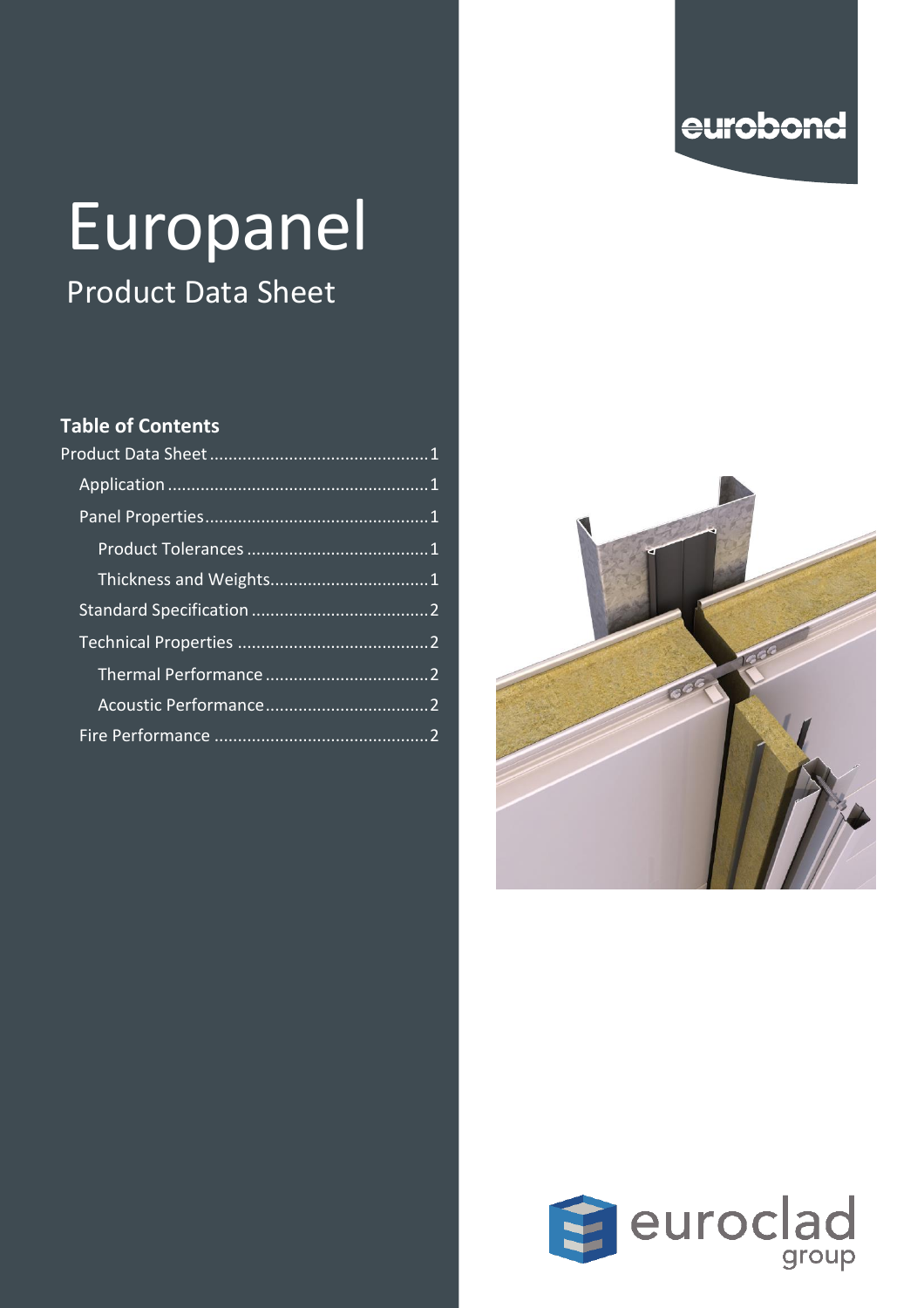



#### <span id="page-1-0"></span>**of the contract of the contract of the contract of the contract of the contract of the contract of the contract** p Product Data Sheet

Europanel F5, S5, F5 Extra, S5 Extra and G12 – External Wall Panel Solution (Secret Fixed)

## <span id="page-1-1"></span>**Application**

The Europanel® system is Eurobond's flagship architectural product. Designed with a secret fix application. It has been developed as a 'total external wall' solution with 'built in' passive

fire resistance due to its stone wool core. Modular flexibility in 1mm increments provides greater freedom for architectural expression. Standard horizontal 5mm shadow line joints (F5, S5, F5 Extra, S5 Extra) can be further expressed with the addition of a bold black EPDM gasket to create a 12mm joint and to give the impression of a wider uniform frame around the panel (G12). The panel can be finished with an external F5

Architecturally Flat finish or S5 Satin Line (Micro rib) Finish.



## <span id="page-1-2"></span>**Panel Properties**

<span id="page-1-3"></span>

| <b>Product Tolerances to EN14509</b> |                                                                |  |  |  |  |  |  |  |
|--------------------------------------|----------------------------------------------------------------|--|--|--|--|--|--|--|
| Length                               | ±10mm                                                          |  |  |  |  |  |  |  |
| <b>Width</b>                         | ±2mm                                                           |  |  |  |  |  |  |  |
| <b>Thickness</b>                     | ±2mm                                                           |  |  |  |  |  |  |  |
| <b>Facing Squareness</b>             | ±2mm                                                           |  |  |  |  |  |  |  |
| Corners (leg length)                 | ±3mm                                                           |  |  |  |  |  |  |  |
| <b>Flatness</b>                      | 1.5mm from the theoretical flat plane over a distance of 700mm |  |  |  |  |  |  |  |
| Joint gap                            | ±2mm                                                           |  |  |  |  |  |  |  |

<span id="page-1-4"></span>

| Thickness and Weights (0.7mm Face/0.5mm Liner), |      |      |      |      |      |      |      |      |  |
|-------------------------------------------------|------|------|------|------|------|------|------|------|--|
| Core Thickness (mm)                             | 75   | 100  | 125  | 150  | 175  | 200  | 240  | 300  |  |
| Weight: Lite Core                               | 17.7 | 20.2 | 22.7 | 25.2 | 27.7 | 30.2 | 34.2 |      |  |
| Weight: Extra Core                              | 19.2 | 22.2 | 25.2 | 28.2 | 31.2 | 34.2 | 39   | 45.4 |  |

#### **Euroclad Group Ltd**